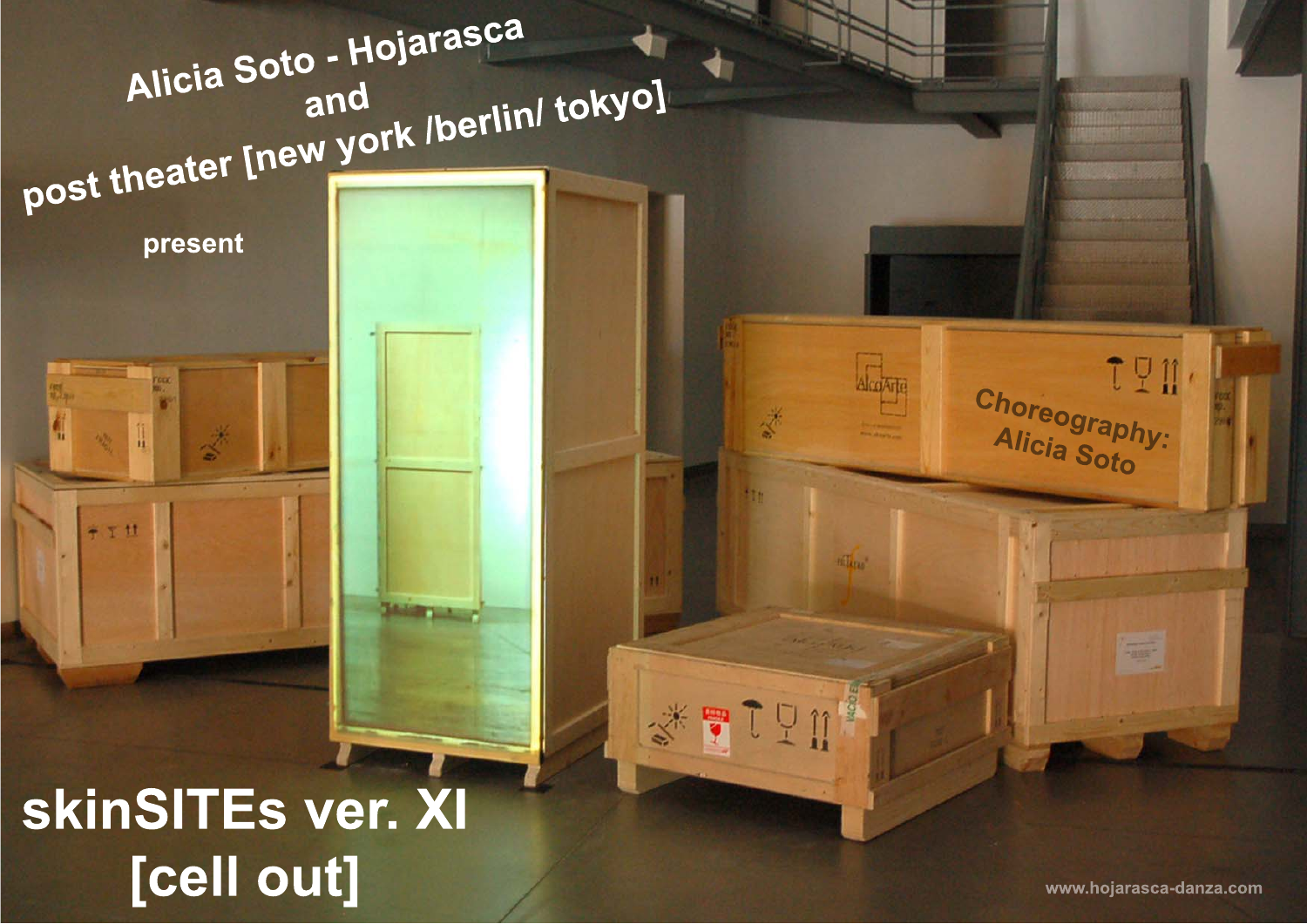#### **post theater [new york / berlin / tokyo] and Alicia Soto-Hojarasca production**

## skinSITEs Mobile version

## *skinSITEs*

## **The Meeting of Alicia Soto and Post Theater**

During the on-going, constant investigation project of Alicia Soto as a choreographer and dancer in the world of the scenic arts (and interested especially in the multimedia and its extensive possibilities in the artistic field) she discovered the Post Theater Company in 2007 giving a workshop in the city of Berlin where this multifaceted company has its operational base. The company is composed of Hiroko Tanahashi and Max Scheduler, both of them investigators, creators and producers of their own projects, in the same way as Alicia Soto and her company, Hojarasca.

At this meeting the mutual empathy and connection, both human and professional, gave rise to a second encounter: this time in collaboration where they decided to carry out a joint work laboratory, coinciding with the presentation of Post Theater in the Salamanca Arts Festival of two performances which merged with great beauty and harmony the world of dance and the multimedia: "Pervillion" and "skinSITEs".



## **Points in common: the creation of skinSITEs, version 11.**

The participation of Alicia Soto as a dancer in both projects consolidated the working relationship even more. During the rehearsals and preparations prior to the presentation in Salamanca ideas arose based on the common quest by both companies to delve into the virtual world where the principal question for the spectator is: where is reality and what is virtual because the primary aim is to transmit such an attractive and seductive doubt to the audience. Starting from this common idea, which is the principal root of this fusion of ideas,another of the mainstays which makes their projects so similar appeared: the existence of an elaborate and defined dramatic art in their performances. In the third place, in all their projects the method of expression at the scenic and conceptual level is by means of dance and choreography so that the dancers and choreographers are the absolute protagonists in each individual project.

As she felt so at home in the skinSITEs project, Alicia Soto created Version II and her contribution as artistic creator, choreographer and dancer meant that this version merged with her to continue transmitting ideas and giving new life, but now showcased by Alicia Soto's company



**Pza. Salvador 7, 8º A- 47002 Valladolid telephone: +34 983 263 506 mobile: +34 685470045 www.hojarasca-danza.com hojarasca@hojarasca-danza.com**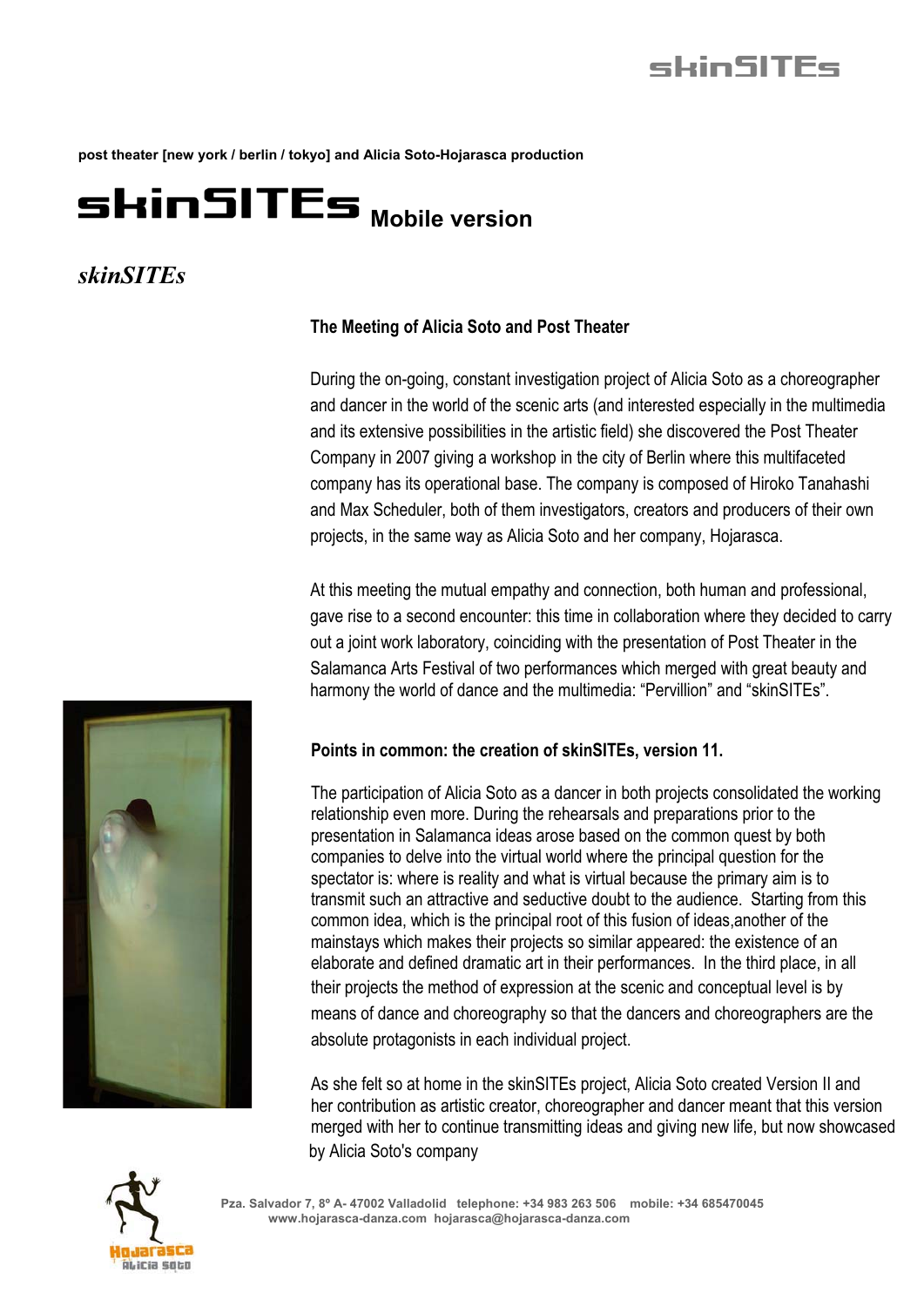## skinSITFs

## **Background**

SkinSITEs is a series of multimedia shows for specific spaces which has been touring cities around the world for over 5 years. Under the artistic direction of Hiroko Tanahashi, this series reflects the locations of specific and singular buildings in places of transit such as old breweries, factories, power stations, libraries, etc. Each performance of this conceptual journey is created with a specific video in the place of presentation.

In 2008 the artistic union of Post Theater and Alicia Soto-Hojarasca created version 11 of skinSITEs which is the first mobile version that can be performed in spaces which share common characteristics as was the case of DA2 in Salamanca.

## **References**

The artistic references of Cell/Out date from the 1940s world of surreal art, especially artists such as Buñuel. Since then, contemporary art has been used by political regimes to intimidate prisoners. Specifically, "Un chien andalou" (English: "An Andalusian Dog") was used to intimidate with its grimmest and most explicit scenes in excessively small prison cells similar to the dimensions of the box in Cell/Out. Is the dancer and choreographer Alicia Soto a sculpture or a prisoner who wants to escape? Prisons and museums share a common characteristic: both are places where a significant degree of surveillance exists. In a jail the prisoners are guarded by means of hidden cameras while in a museum the artistic "box" is observed by the visitor. Furthermore, many of the surveillance cameras are seen by the visitors. Surveillance technology is similar in museums and prisons, a thought that does not usually pass through one´s mind.



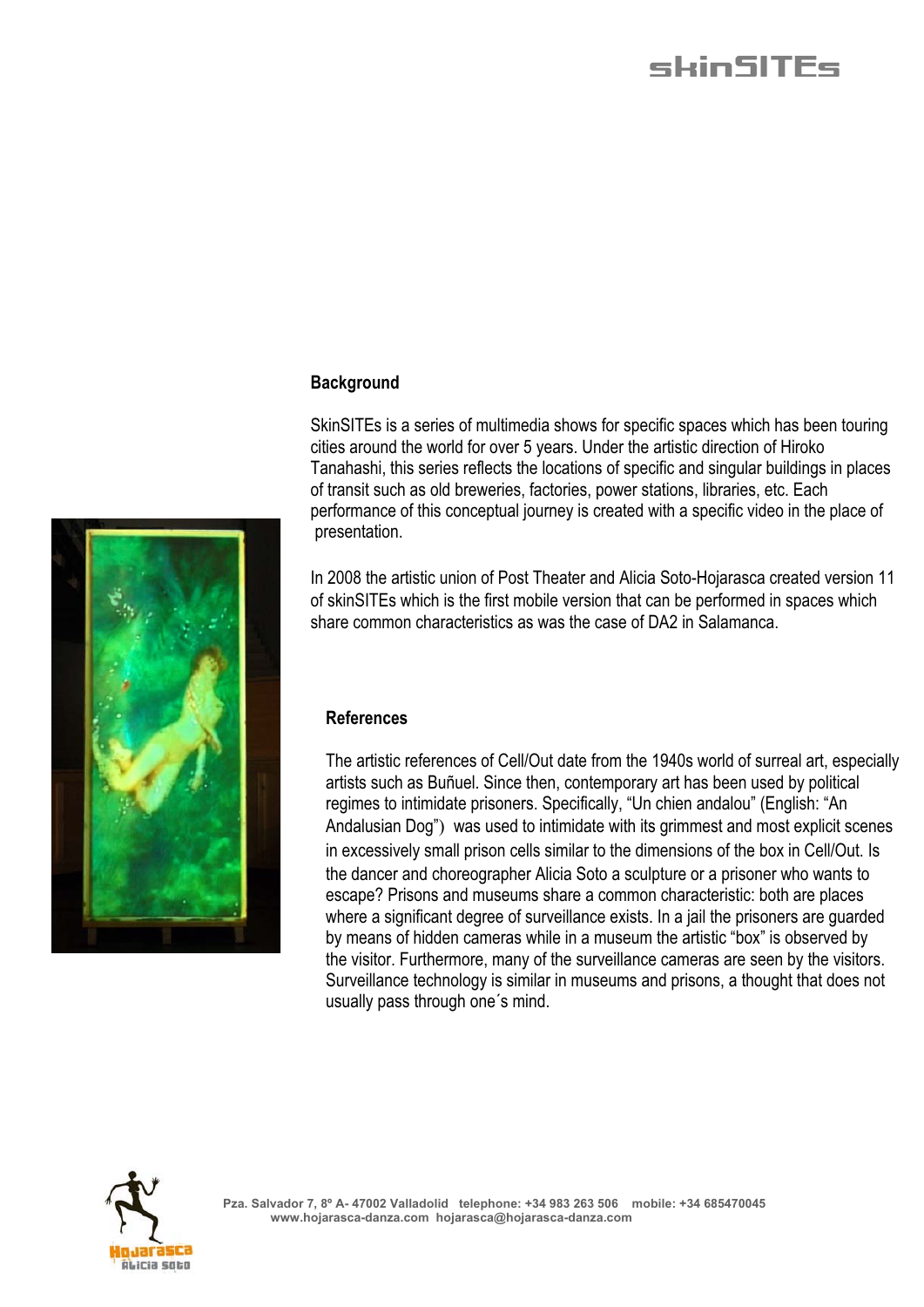

## **skinSITEs -Cell/Out-**

Post Theater and Alicia Soto-Hojarasca present "Cell/Out", a mobile show for visual arts spaces.

## **Concept:**

Under the title "Cell/Out" a mobile structure appears: a chest for transporting art. Old chests made of solid wood constructed to transport or send valuable artistic museum pieces such as paintings or sculptures.

The dancer who is inside this box is transformed into an animated sculpture, a living piece of art. The performance plays on the double meaning of "cell" which can be a prison cell or a room so small that only the human body of a person can fit inside.

The membrane of the box is a totally flexible screen made of latex which is animated by the dancer from within the box.

The "Cell/Out" video-performance puzzles the spectator regarding what is actually happening in real time and what is pre-recorded. Depending on the perspective of the audience, one can discover the three dimensions of the video screen sooner or later, over the course of the performance. On the one hand, we see the classical division between the two dimensions (as in painting, drawing and cinema) and the three dimensions as in sculpture which are blurred and diffuse.

The installation of the "Cell/Out" artistic box is perfect for all those museums where they might have similar chests and containers for their works of art. The ideal box which can be adapted to these places will be provided by Post Theater/Alicia Soto-Hojarasca.

The video-language of Post Theater and the choreographic language and body movements of Alicia Soto are perfectly fused in Cell/Out.